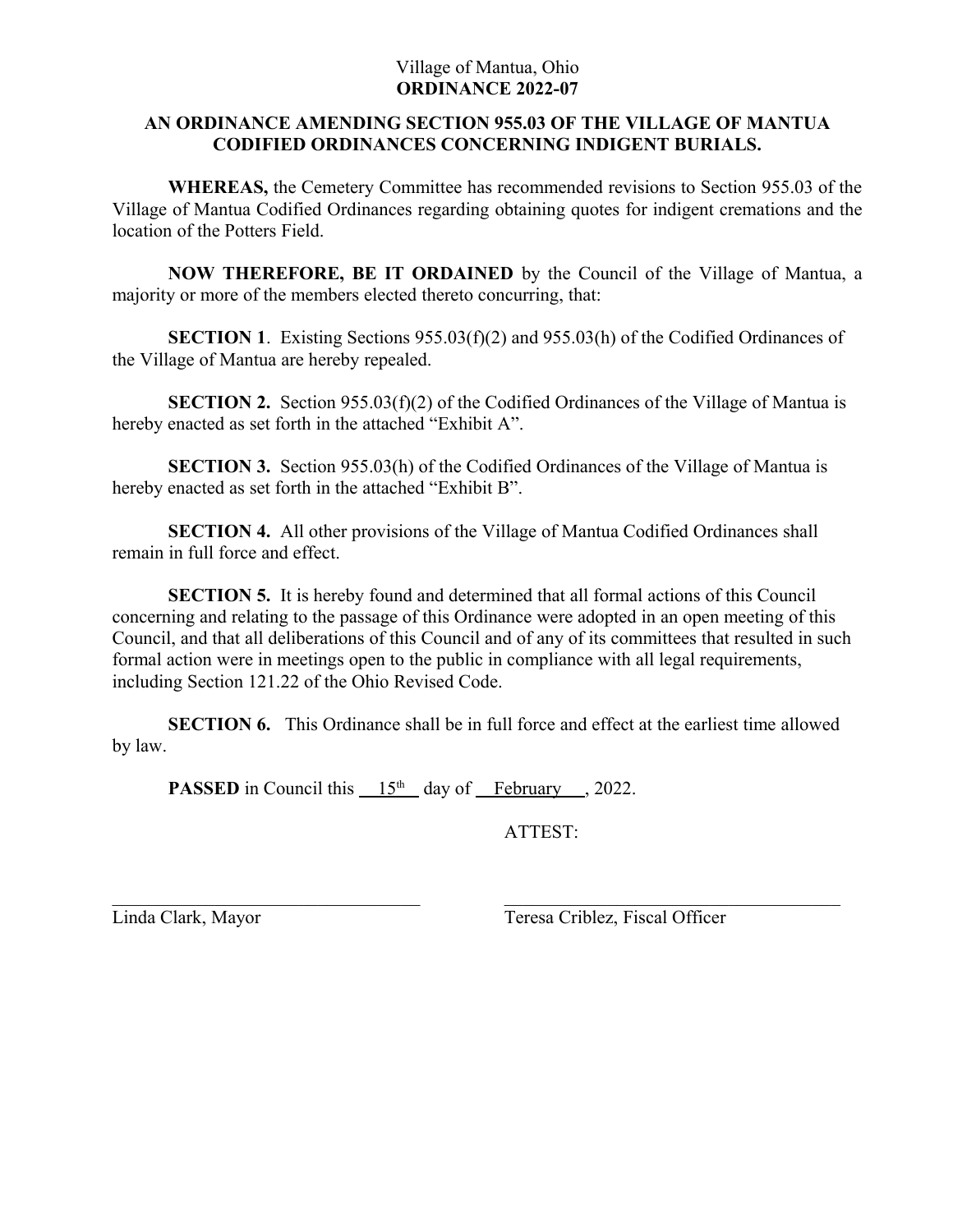# Village of Mantua, Ohio **ORDINANCE 2022-07**

I hereby certify that this Resolution was duly published by public posting at pre-designated posting places in the Village of Mantua on the \_\_\_\_\_ day of February , 2022.

Approved as to legal form by:

Teresa Criblez, Fiscal Officer

Michele Stuck, Solicitor